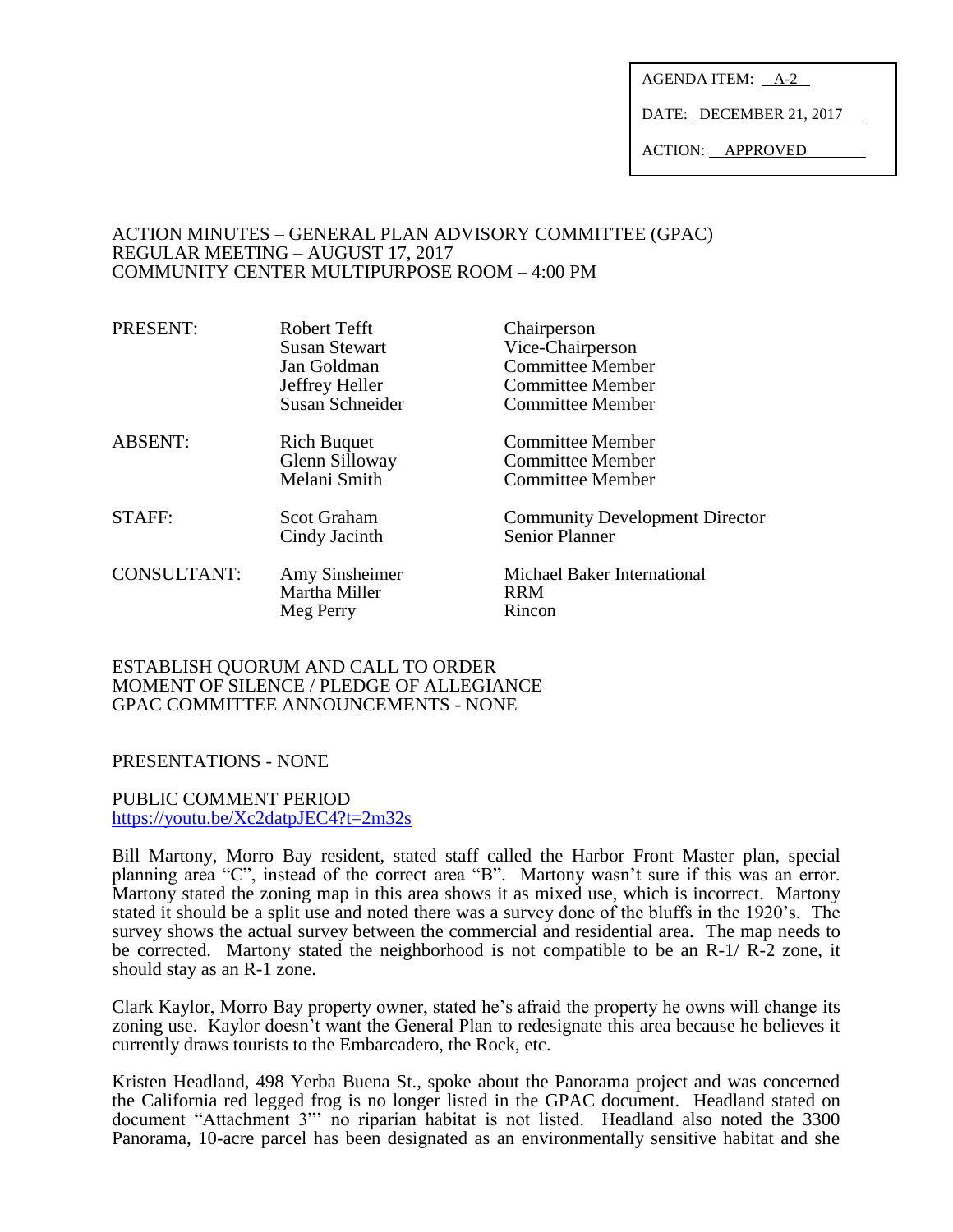ACTION MINUTES – GENERAL PLAN ADVISORY COMMITTEE (GPAC) REGULAR MEETING – AUGUST 17, 2017

would like to be sure it remains as one. Headland spoke about the Texaco property north of Main Street. This property is currently zoned as an R-3, but Headland would like for it to change to an R-2 zone. Headland thinks if this area is changed, it would be a major impact especially on traffic. Headland would like for the Committee to look at the traffic report.

Travis Kinney, Atascadero resident, stated he owns property on Scott Street. Kinney stated now with the changes he might not be able to build what he desires.

Betty Winholtz, Morro Bay resident, stated it was difficult to take the proposed zoning and know what would be lost or gained because there's no side by side comparison to what the current zoning is. Winholtz went on to speak about conditions 17.24.030A, 17.25.060A, neighborhood compatibility and areas which are not listed on the ESHA map. Winholtz noted the maps are inconsistent.

Chairperson Tefft closed the Public Comment Period. <https://youtu.be/Xc2datpJEC4?t=17m37s>

Staff responded to some of the public comments regarding zoning.

Discussion between Committee and staff.

### A. CONSENT CALENDAR - NONE

B. UNFINISHED BUSINESS - NONE

# C. NEW BUSINESS <https://youtu.be/Xc2datpJEC4?t=22m18s>

C-1 Michael Baker International Presentations – Power Point Presentation Attached 1. Status Update (Amy Sinsheimer) <https://youtu.be/Xc2datpJEC4?t=22m18s>

Sinsheimer presented the updates to the Committee.

2. Zoning Administrative Provisions (RRM) <https://youtu.be/Xc2datpJEC4?t=24m28s>

Miller presented her staff report to the Committee.

Chairperson Tefft opened the Public Comment period. <https://youtu.be/Xc2datpJEC4?t=39m20s>

Winholtz, Morro Bay resident, was concerned the Director of Planning has more authority than the Planning Commission and feels they don't have a feel for the City's neighborhood compatibility because they usually live out of town. Winholtz is hoping in this process the term "Designer Guidelines" could be made a law or rule.

Martini, Morro Bay resident, spoke of the rezoning and would like the Committee to consider the quality of life as opposed to over densifying areas. Martini, stated he's heard of talks of upgrading the density in town.

Chairperson Tefft closed the Public Comment period. <https://youtu.be/Xc2datpJEC4?t=42m19s>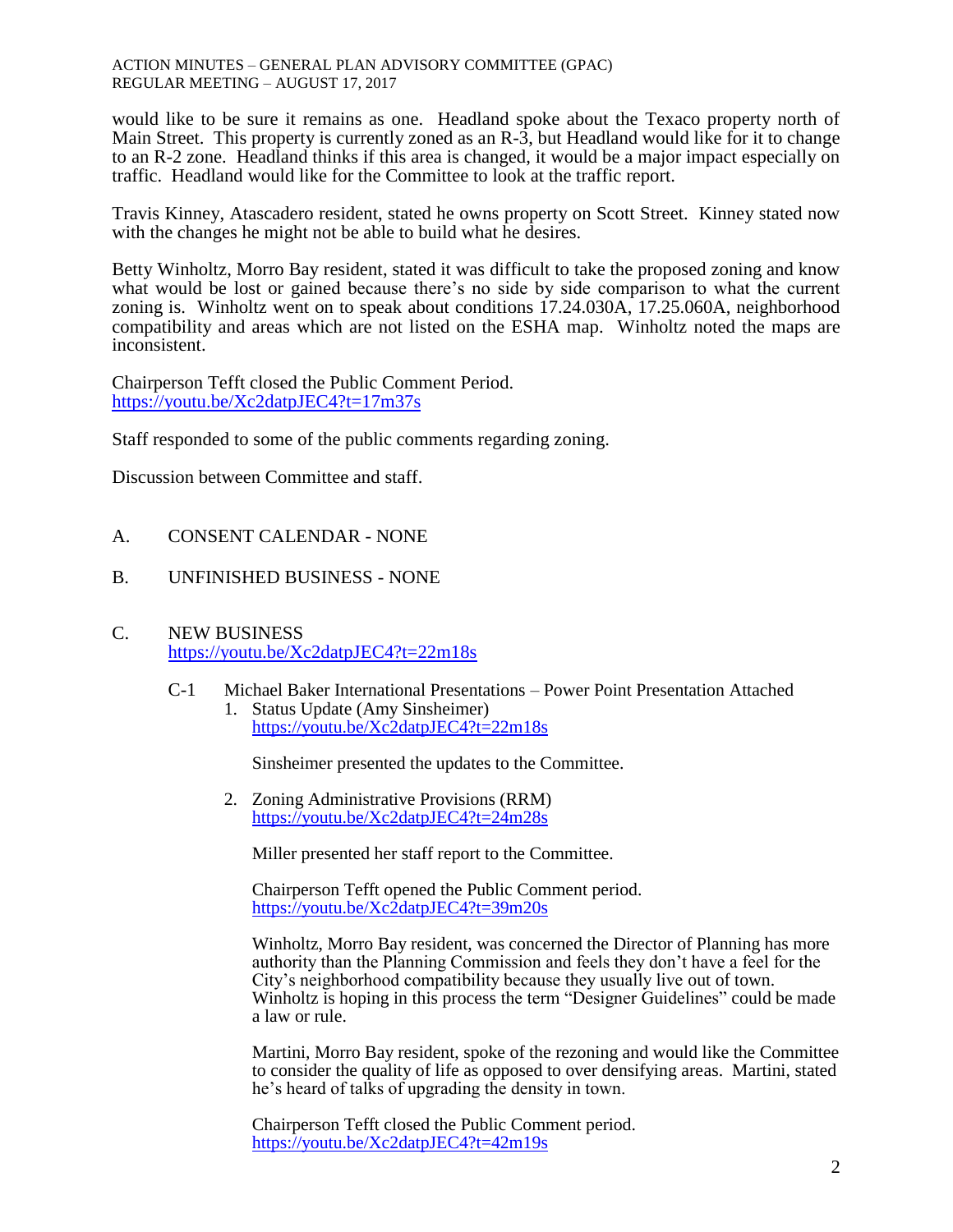The Committee presented their questions to staff.

Comments from the Committee

3. Environmentally Sensitive Habitat Area (ESHA) Layer Update (Rincon) <https://youtu.be/Xc2datpJEC4?t=1h6m21s>

Meg Perry presented the staff report.

Chairperson Tefft opened the Public Comment period. <https://youtu.be/Xc2datpJEC4?t=1h27m34s>

Winholtz complimented the consultants for covering all the monarch butterfly sites that are in Morro Bay. Winholtz would like to know if the urban forests in the city limits were documented, or wanted to know how it came into play with ESHA or not.

Martini, couldn't tell what was ESHA in the bay from the map provided. Martini would like the ESHA map to be more refined because it looks like the entire town has ESHA, or make sure the entire harbor is ESHA due to the leather back turtle.

Headland, spoke about the 10-acre parcel on 3300 Panorama Drive regarding questions about the ESHA boundaries. Headland wanted to know if staff could make corrections using the streamline.

Staff addressed the questions brought up in the Public comments.

Chairperson Tefft closed the Public Comment period. <https://youtu.be/Xc2datpJEC4?t=1h39m59s>

The Committee presented their questions to staff.

#### D. COMMITTEE MEMBER CLOSING COMMENTS <https://youtu.be/Xc2datpJEC4?t=1h50m44s>

Stewart stated she was impressed with the consultants on the project. The consultants provided clear information and was willing to hear comments, take notes, make the adjustments and come back with information.

Heller noted the consultant's response back to the public comments given at the meeting, was outstanding and would like to encourage this as much as possible in all City meetings.

Schneider also agreed on both comments from Stewart and Heller. Schneider would like the public to disclose the addresses of the property they're commenting on so she would have a better idea of the location they're speaking about.

Goldman also agrees with the previous comments from the Committee, and feels whenever a specific issue is brought up, she would like to have more background information on the issue so she can understand what the discussion is about.

Tefft suggested a side by side chart for technical types of information. It would make it easier for people who would like to see the essential affects being proposed.